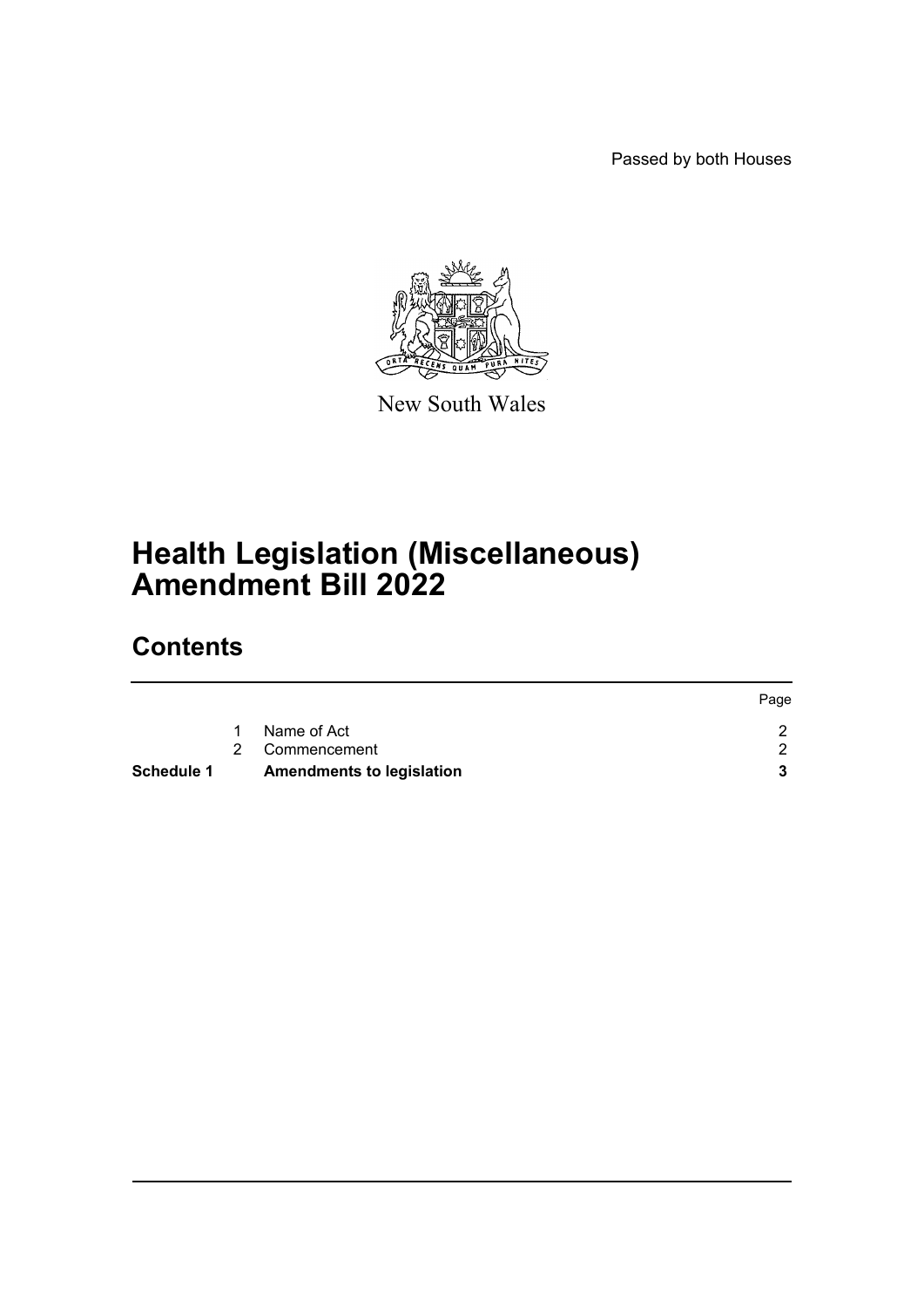*I certify that this public bill, which originated in the Legislative Assembly, has finally passed the Legislative Council and the Legislative Assembly of New South Wales.*

> *Clerk of the Legislative Assembly. Legislative Assembly, Sydney, , 2022*



New South Wales

## **Health Legislation (Miscellaneous) Amendment Bill 2022**

Act No , 2022

An Act to amend the *Health Practitioner Regulation (Adoption of National Law) Act 2009*, the *Health Services Act 1997*, the *Mental Health Act 2007*, the *Mental Health and Cognitive Impairment Forensic Provisions Act 2020*, the *Private Health Facilities Act 2007*, the *Public Health Act 2010* and the *Subordinate Legislation Act 1989* for particular purposes.

*I have examined this bill and find it to correspond in all respects with the bill as finally passed by both Houses.*

*Assistant Speaker of the Legislative Assembly.*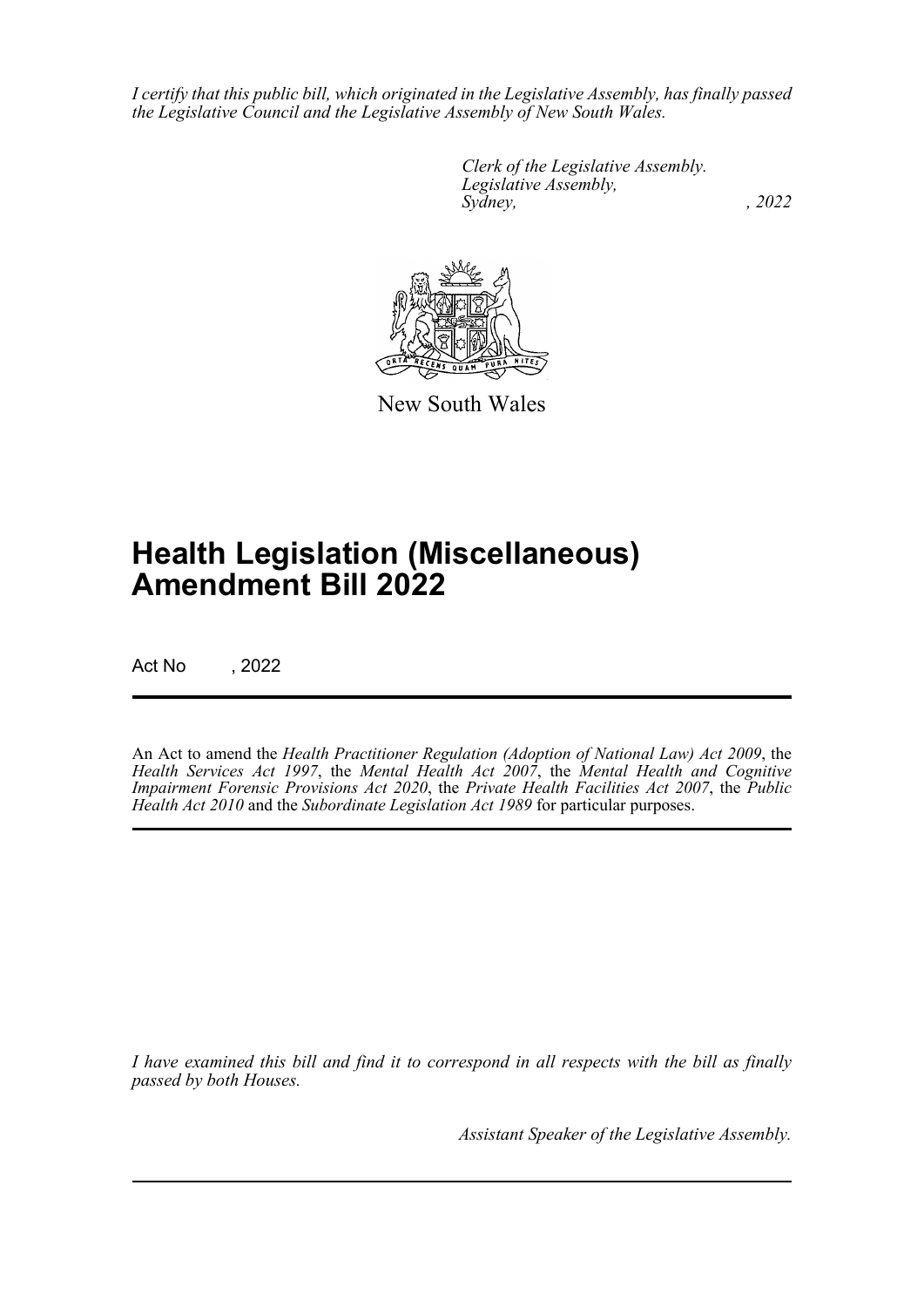Health Legislation (Miscellaneous) Amendment Bill 2022 [NSW]

## <span id="page-2-0"></span>**The Legislature of New South Wales enacts—**

### **1 Name of Act**

This Act is the *Health Legislation (Miscellaneous) Amendment Act 2022*.

### <span id="page-2-1"></span>**2 Commencement**

This Act commences on the date of assent to this Act.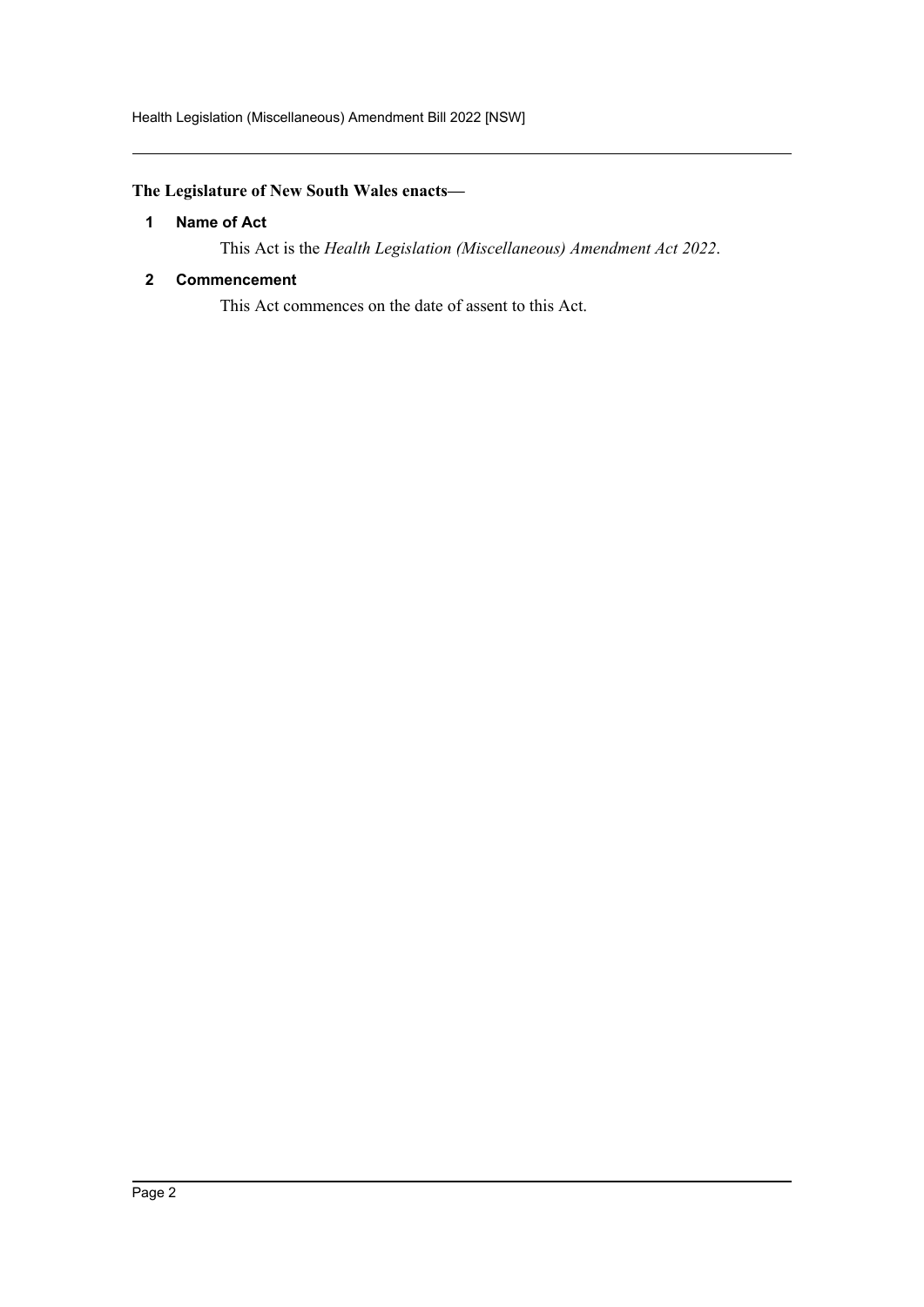## <span id="page-3-0"></span>**Schedule 1 Amendments to legislation**

## **1.1 Health Practitioner Regulation (Adoption of National Law) Act 2009 No 86**

#### **Section 4 Adoption of Health Practitioner Regulation National Law**

Insert at the end of the section—

- (2) If, after the commencement of this subsection, the Parliament of Queensland amends the Schedule to the *Health Practitioner Regulation National Law Act 2009* of Queensland, the amendment (the *Queensland amendment*) does not apply in New South Wales until a regulation is made applying the Queensland amendment as an amendment to the *Health Practitioner Regulation National Law (NSW)*, with or without modification.
- (3) A regulation made under subsection (2) that applies a Queensland amendment with modification may, for that purpose, amend the Schedule to this Act.
- (4) Despite the *Interpretation Act 1987*, section 39, a regulation made under subsection (2) may commence on the day the Queensland amendment commences, including a day that is earlier than the day the regulation is published on the NSW legislation website.
- (5) A regulation made under subsection (2) is repealed on the day after all of its provisions have commenced.
- (6) The repeal of a regulation under subsection (5) does not affect the application of the Queensland amendment, with or without modification, provided for by the regulation.

## **1.2 Health Services Act 1997 No 154**

#### **Schedule 6A National Health Funding Pool and Administration**

Omit clause 1(1), definitions of *COAG* and *Standing Council on Health*.

Insert in alphabetical order—

*COAG* means the body, however named, consisting of—

- (a) the Prime Minister of the Commonwealth, and
- (b) the Premier or Chief Minister of each State.

*Standing Council on Health* means the body, however named, consisting of Ministers of the Commonwealth and each State with portfolio responsibility for health.

## **1.3 Mental Health Act 2007 No 8**

#### **[1] Section 203 COVID-19 pandemic—examination by audio visual link for purpose of detention**

Omit "31 March 2022" from section 203(5)(b). Insert instead "30 June 2022".

#### **[2] Schedules 3 and 3A**

Omit "the Mental Health Advocacy Service" and "The Mental Health Advocacy Service" wherever occurring.

Insert instead "LawAccess NSW" and "The LawAccess NSW", respectively.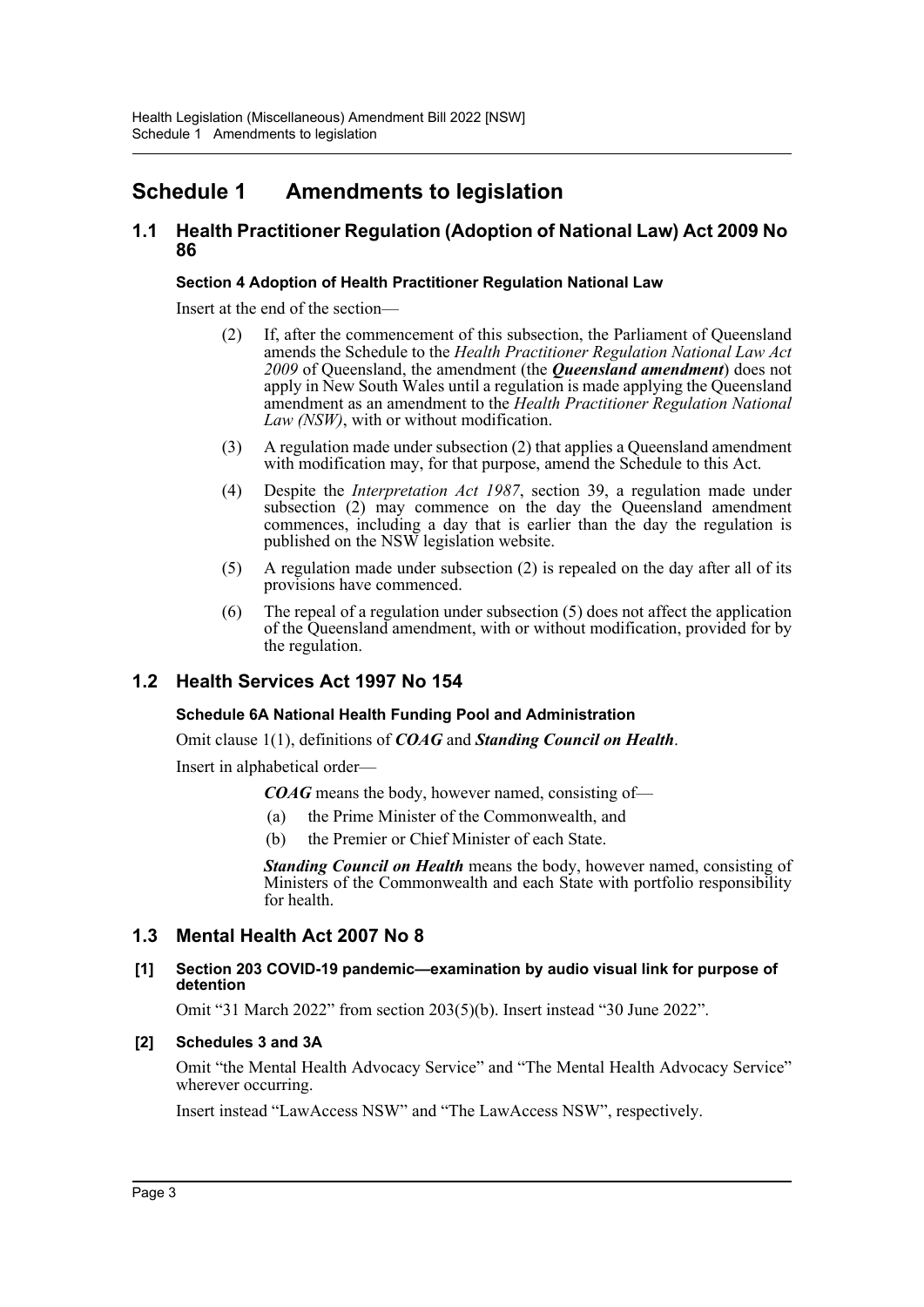## **1.4 Mental Health and Cognitive Impairment Forensic Provisions Act 2020 No 12**

### **Schedule 1 Medical certificate as to examination of inmate**

Omit "at [*state name of correctional centre or detention centre where examination took place*] separately from any other medical practitioner, I personally examined [*name of inmate in full*]".

Insert instead "at [*state place where examination took place*], separately from any other medical practitioner, I personally examined [*name of inmate in full*] \*detained at [*name of correctional centre or detention centre where inmate is imprisoned or detained if not the place where the examination took place*],".

## **1.5 Private Health Facilities Act 2007 No 9**

### **[1] Section 12A Special conditions during COVID-19 pandemic**

Omit section 12A(3). Insert instead—

(3) This section is repealed, and any conditions referred to in this section are revoked, on 30 June 2022.

### **[2] Section 70 Exemptions during COVID-19 pandemic**

Omit section 70(3). Insert instead—

(3) This section is repealed on 30 June 2022.

## **1.6 Public Health Act 2010 No 127**

#### **[1] Section 62 Making of public health orders relating to person with Category 4 or 5 condition or contact order condition**

Insert "relating to the condition for which the order was made" after "test" in section  $62(3)(g)$ .

## **[2] Section 62(9) and (10)**

Insert after subsection (8)—

- (9) The authorised medical practitioner making the public health order must give the person subject to the order—
	- (a) information about the duration of the order, and
	- (b) information about the person's rights of review in relation to the order, and
	- (c) any other information prescribed by the regulations.
- (10) Failure to give the information specified in subsection (9) does not invalidate the order.

#### **[3] Section 79 Duties of persons in relation to sexually transmissible diseases or conditions**

Insert after section 79(1)—

(1A) Without limiting subsection (1), reasonable precautions include acting in accordance with the information relating to the means of minimising the risk of infecting other people if the information is provided to the person under section  $78(1)$ .